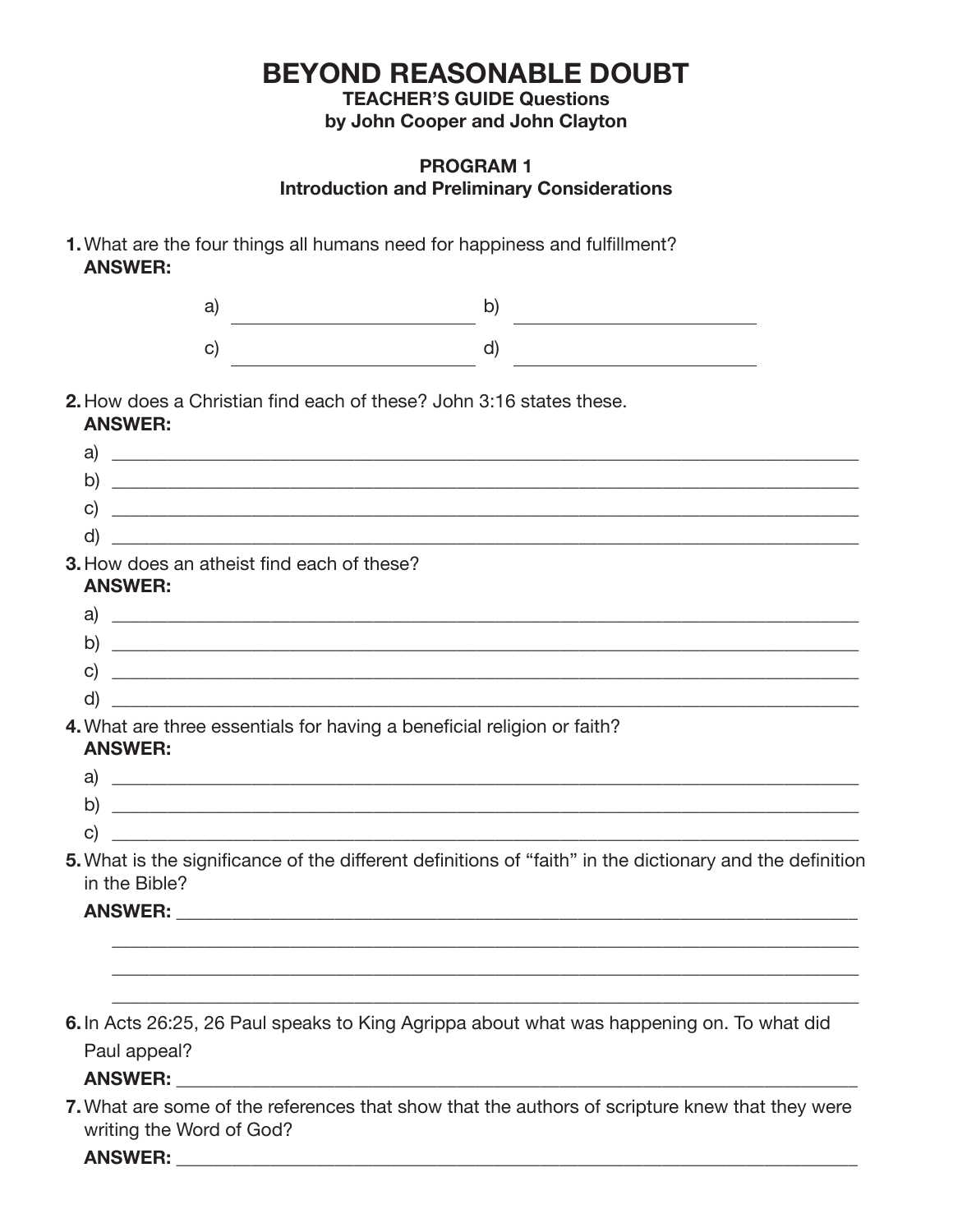8. How might people's backgrounds and beliefs affect their acceptance and interpretations of archaeological finds?

#### ANSWER:

9. What are some of the limitations we face in the field of archaeology and the Bible? **ANSWER:** ANSWER:

10. What should you gain from this study? ANSWER: ANSWER: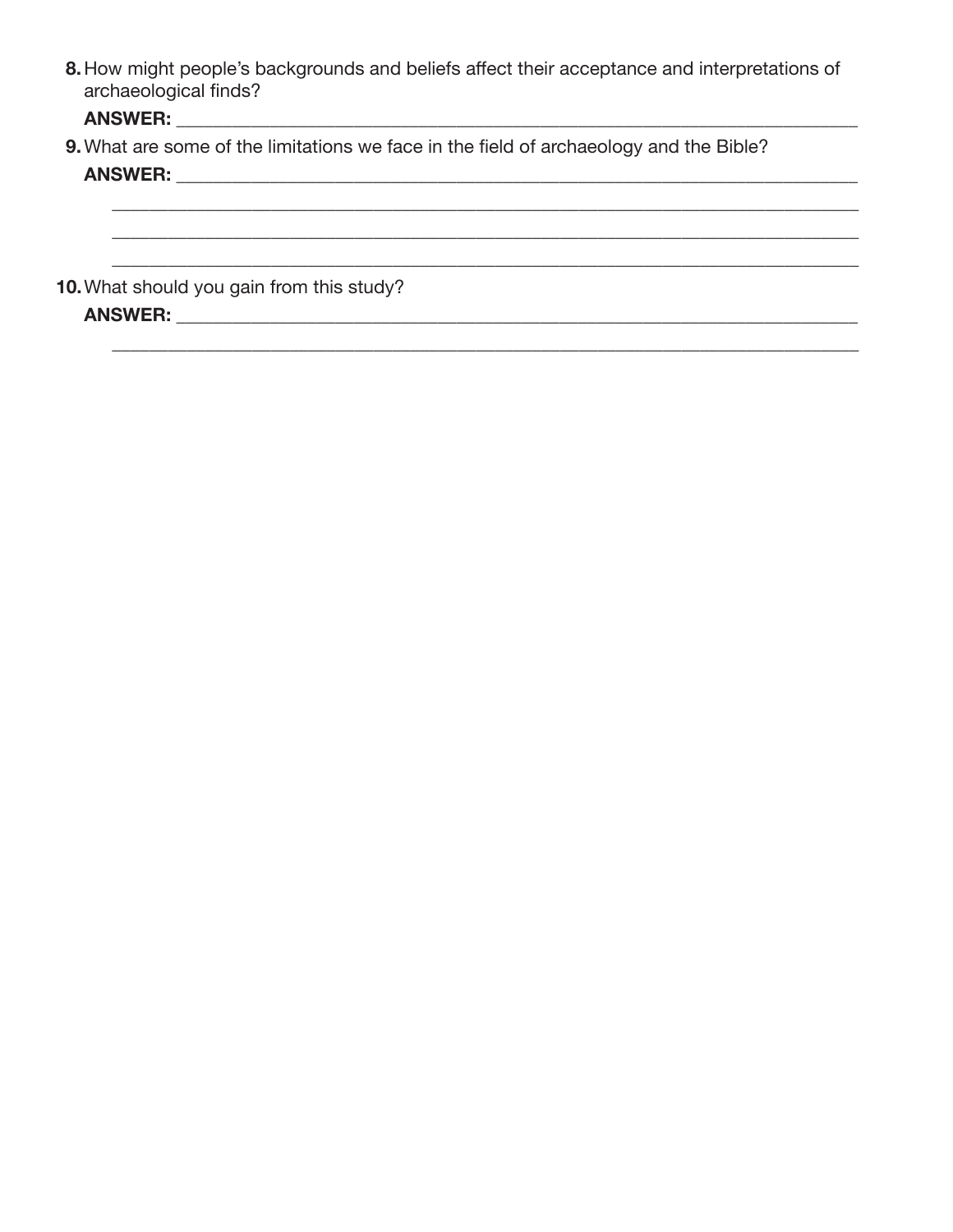**TEACHER'S GUIDE Questions** 

by John Cooper and John Clayton

#### **PROGRAM 2** The Textual Reliability of the Bible

1. Why is having a reliable Bible important?

- **2.** Give three ways knowing how we got the Bible is important: **ANSWER:**
- $\mathsf{a}$  $\Box$ 
	- $\mathbf{C}$
- 3. What is the current arrangement and dates for the original Bible books? **ANSWER** 
	- $\mathbf{a}$ b)
- 4. What is the importance of the "Dead Sea Scrolls"?

5. Who were the Essenes and why is that important?

6. Why is it important to have early manuscripts for the New Testament?

#### ANSWER: ANSWER: A SAN AND A SAN AND A SAN AND A SAN AND A SAN AND A SAN AND A SAN AND A SAN AND A SAN AND A SA

- 7. There are two types of Greek manuscripts. What are they, how many are there? **ANSWER:** 
	- $\mathsf{a}$ ) and the contract of  $\mathsf{a}$  and  $\mathsf{a}$  and  $\mathsf{a}$  and  $\mathsf{a}$  and  $\mathsf{a}$  and  $\mathsf{a}$  and  $\mathsf{a}$  and  $\mathsf{a}$  and  $\mathsf{a}$  and  $\mathsf{a}$  and  $\mathsf{a}$  and  $\mathsf{a}$  and  $\mathsf{a}$  and  $\mathsf{a}$  and  $\mathsf{a}$
- 8. There are three important sources for creating a reliable New Testament. List them. **ANSWER:** 
	- $\mathbf{C}$
- 9. How are errors in manuscripts found and corrected?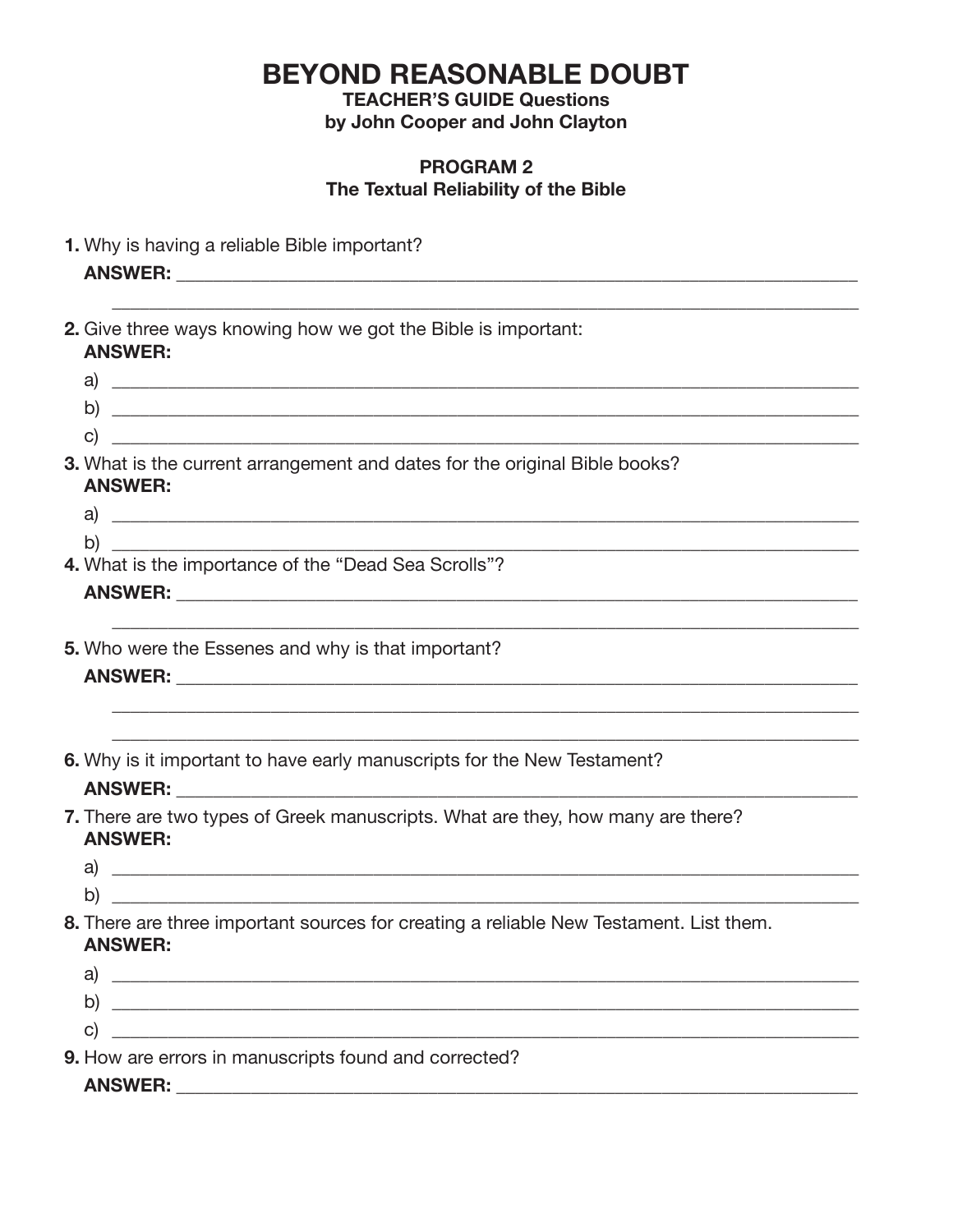# 10. What are the "big three" Greek manuscripts for the New Testament?<br>**ANSWER:**

| a                          |  |
|----------------------------|--|
| b)                         |  |
| C                          |  |
| 11. Where are these found? |  |
| <b>ANSWER:</b>             |  |
| a                          |  |
| b)                         |  |
| C.                         |  |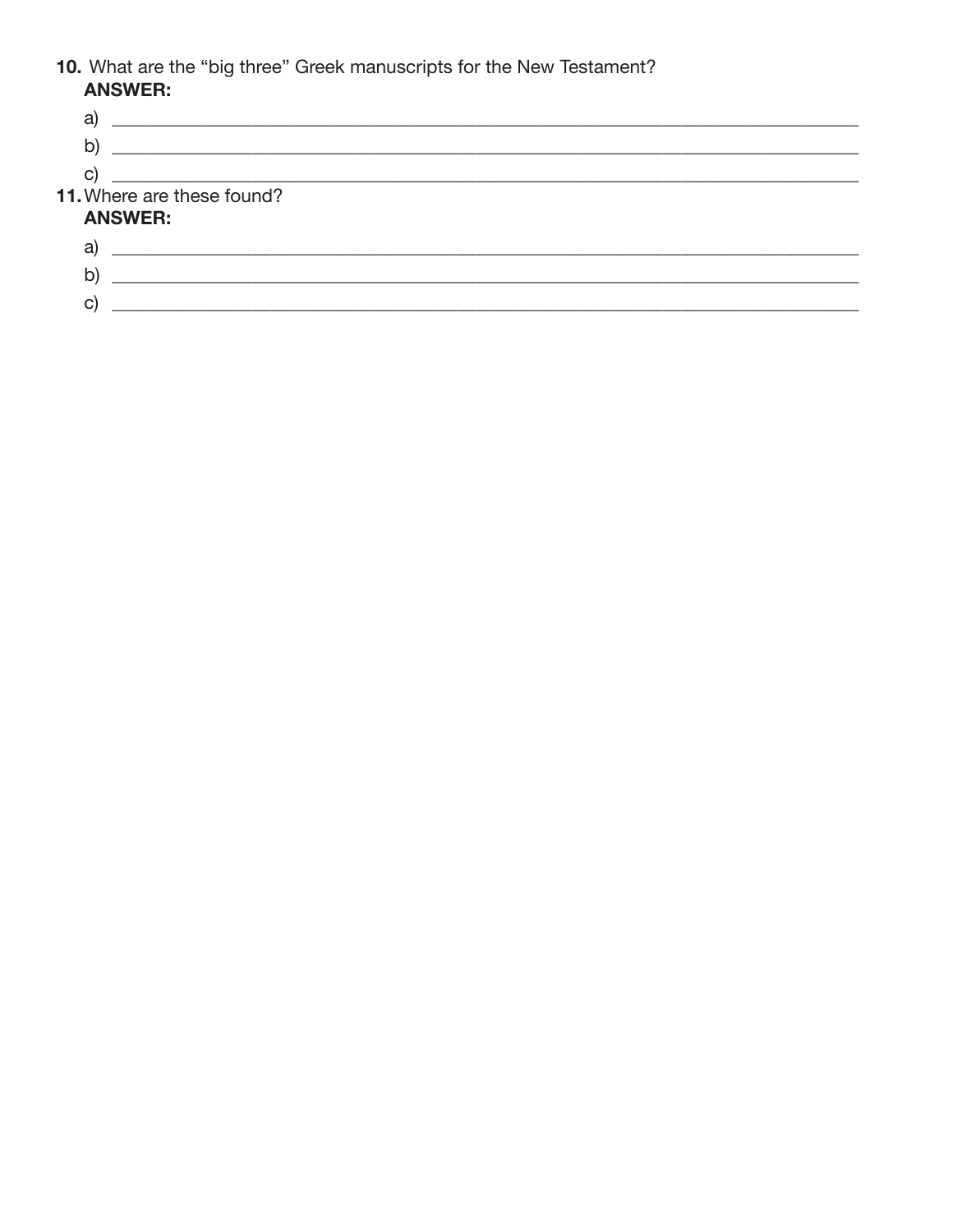**TEACHER'S GUIDE Questions by John Cooper and John Clayton**

#### **PROGRAM 3 Archaeology and the Old Testament, Part 1**

 $\mathcal{L} = \{ \mathcal{L} = \{ \mathcal{L} = \mathcal{L} \} \cup \{ \mathcal{L} = \{ \mathcal{L} = \mathcal{L} \} \cup \{ \mathcal{L} = \{ \mathcal{L} = \mathcal{L} \} \cup \{ \mathcal{L} = \{ \mathcal{L} = \mathcal{L} \} \cup \{ \mathcal{L} = \{ \mathcal{L} = \mathcal{L} \} \cup \{ \mathcal{L} = \{ \mathcal{L} = \mathcal{L} \} \cup \{ \mathcal{L} = \{ \mathcal{L} = \mathcal{L} \} \cup \{ \mathcal{L} = \{ \mathcal{L}$ 

 $\mathcal{L} = \{ \mathcal{L} = \{ \mathcal{L} = \mathcal{L} \} \cup \{ \mathcal{L} = \{ \mathcal{L} = \mathcal{L} \} \cup \{ \mathcal{L} = \{ \mathcal{L} = \mathcal{L} \} \cup \{ \mathcal{L} = \{ \mathcal{L} = \mathcal{L} \} \cup \{ \mathcal{L} = \{ \mathcal{L} = \mathcal{L} \} \cup \{ \mathcal{L} = \{ \mathcal{L} = \mathcal{L} \} \cup \{ \mathcal{L} = \{ \mathcal{L} = \mathcal{L} \} \cup \{ \mathcal{L} = \{ \mathcal{L}$  $\mathcal{L} = \{ \mathcal{L} = \{ \mathcal{L} = \mathcal{L} \} \cup \{ \mathcal{L} = \{ \mathcal{L} = \mathcal{L} \} \cup \{ \mathcal{L} = \{ \mathcal{L} = \mathcal{L} \} \cup \{ \mathcal{L} = \{ \mathcal{L} = \mathcal{L} \} \cup \{ \mathcal{L} = \{ \mathcal{L} = \mathcal{L} \} \cup \{ \mathcal{L} = \{ \mathcal{L} = \mathcal{L} \} \cup \{ \mathcal{L} = \{ \mathcal{L} = \mathcal{L} \} \cup \{ \mathcal{L} = \{ \mathcal{L}$ 

- **1.** Why should students of the Bible care about archaeology and the Old Testament? **ANSWER:**  $\blacksquare$
- **2.** What is the difference between a "minimalist" and a "maximalist" in archaeology?  **ANSWER:** \_\_\_\_\_\_\_\_\_\_\_\_\_\_\_\_\_\_\_\_\_\_\_\_\_\_\_\_\_\_\_\_\_\_\_\_\_\_\_\_\_\_\_\_\_\_\_\_\_\_\_\_\_\_\_\_\_\_\_\_\_\_\_\_\_\_\_\_\_\_\_\_\_
- **3.** What are three limitations that exist in biblical archaeological research? **ANSWER:**
	- a) \_\_\_\_\_\_\_\_\_\_\_\_\_\_\_\_\_\_\_\_\_\_\_\_\_\_\_\_\_\_\_\_\_\_\_\_\_\_\_\_\_\_\_\_\_\_\_\_\_\_\_\_\_\_\_\_\_\_\_\_\_\_\_\_\_\_\_\_\_\_\_\_\_\_\_\_\_\_\_\_ b) \_\_\_\_\_\_\_\_\_\_\_\_\_\_\_\_\_\_\_\_\_\_\_\_\_\_\_\_\_\_\_\_\_\_\_\_\_\_\_\_\_\_\_\_\_\_\_\_\_\_\_\_\_\_\_\_\_\_\_\_\_\_\_\_\_\_\_\_\_\_\_\_\_\_\_\_\_\_\_\_

\_\_\_\_\_\_\_\_\_\_\_\_\_\_\_\_\_\_\_\_\_\_\_\_\_\_\_\_\_\_\_\_\_\_\_\_\_\_\_\_\_\_\_\_\_\_\_\_\_\_\_\_\_\_\_\_\_\_\_\_\_\_\_\_\_\_\_\_\_\_\_\_\_\_\_\_\_\_\_\_

 \_\_\_\_\_\_\_\_\_\_\_\_\_\_\_\_\_\_\_\_\_\_\_\_\_\_\_\_\_\_\_\_\_\_\_\_\_\_\_\_\_\_\_\_\_\_\_\_\_\_\_\_\_\_\_\_\_\_\_\_\_\_\_\_\_\_\_\_\_\_\_\_\_\_\_\_\_\_\_\_ \_\_\_\_\_\_\_\_\_\_\_\_\_\_\_\_\_\_\_\_\_\_\_\_\_\_\_\_\_\_\_\_\_\_\_\_\_\_\_\_\_\_\_\_\_\_\_\_\_\_\_\_\_\_\_\_\_\_\_\_\_\_\_\_\_\_\_\_\_\_\_\_\_\_\_\_\_\_\_\_

**4.** What is the importance of the Mernepthah Stele?

#### **ANSWER:** \_\_\_\_\_\_\_\_\_\_\_\_\_\_\_\_\_\_\_\_\_\_\_\_\_\_\_\_\_\_\_\_\_\_\_\_\_\_\_\_\_\_\_\_\_\_\_\_\_\_\_\_\_\_\_\_\_\_\_\_\_\_\_\_\_\_\_\_\_\_\_\_\_

c)

- **5.** What is the importance of the Shishak Relief? See 2 Chronicles 12:1-12.  **ANSWER:** \_\_\_\_\_\_\_\_\_\_\_\_\_\_\_\_\_\_\_\_\_\_\_\_\_\_\_\_\_\_\_\_\_\_\_\_\_\_\_\_\_\_\_\_\_\_\_\_\_\_\_\_\_\_\_\_\_\_\_\_\_\_\_\_\_\_\_\_\_\_\_\_\_
- **6.** What is the importance of the "house of David" inscription at Dan?  **ANSWER:** \_\_\_\_\_\_\_\_\_\_\_\_\_\_\_\_\_\_\_\_\_\_\_\_\_\_\_\_\_\_\_\_\_\_\_\_\_\_\_\_\_\_\_\_\_\_\_\_\_\_\_\_\_\_\_\_\_\_\_\_\_\_\_\_\_\_\_\_\_\_\_\_\_
- **7.** What is the importance of the Moabite Stone?  **ANSWER:** \_\_\_\_\_\_\_\_\_\_\_\_\_\_\_\_\_\_\_\_\_\_\_\_\_\_\_\_\_\_\_\_\_\_\_\_\_\_\_\_\_\_\_\_\_\_\_\_\_\_\_\_\_\_\_\_\_\_\_\_\_\_\_\_\_\_\_\_\_\_\_\_\_

- **8.** How do we know there were many villages around Jerusalem at the time of David?  **ANSWER:** \_\_\_\_\_\_\_\_\_\_\_\_\_\_\_\_\_\_\_\_\_\_\_\_\_\_\_\_\_\_\_\_\_\_\_\_\_\_\_\_\_\_\_\_\_\_\_\_\_\_\_\_\_\_\_\_\_\_\_\_\_\_\_\_\_\_\_\_\_\_\_\_\_
- **9.** Eliat Mazar believes she has found something significant in Jerusalem. What is it?  **ANSWER:** \_\_\_\_\_\_\_\_\_\_\_\_\_\_\_\_\_\_\_\_\_\_\_\_\_\_\_\_\_\_\_\_\_\_\_\_\_\_\_\_\_\_\_\_\_\_\_\_\_\_\_\_\_\_\_\_\_\_\_\_\_\_\_\_\_\_\_\_\_\_\_\_\_
- **10.** How do the backgrounds of people working on digs affect what they find?  **ANSWER:** \_\_\_\_\_\_\_\_\_\_\_\_\_\_\_\_\_\_\_\_\_\_\_\_\_\_\_\_\_\_\_\_\_\_\_\_\_\_\_\_\_\_\_\_\_\_\_\_\_\_\_\_\_\_\_\_\_\_\_\_\_\_\_\_\_\_\_\_\_\_\_\_\_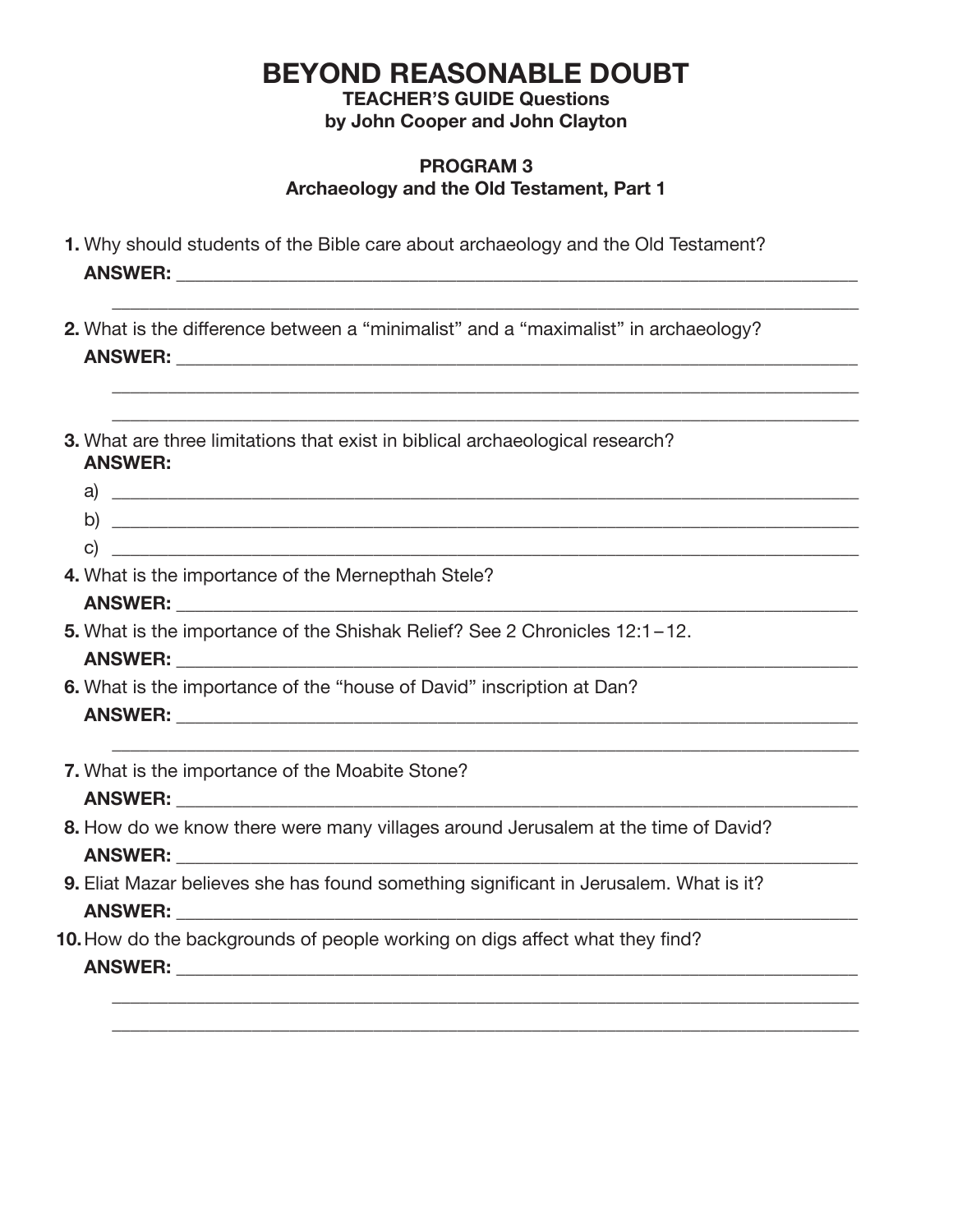**TEACHER'S GUIDE Questions by John Cooper and John Clayton**

#### **PROGRAM 4 Archaeology and the Old Testament, Part 2**

| <b>1.</b> What is an inscription?                                                                                                         |
|-------------------------------------------------------------------------------------------------------------------------------------------|
|                                                                                                                                           |
| 2. What is a "stele"?                                                                                                                     |
|                                                                                                                                           |
| <b>3.</b> What is a relief?                                                                                                               |
|                                                                                                                                           |
| ,我们也不能在这里的时候,我们也不能在这里的时候,我们也不能会在这里的时候,我们也不能会在这里的时候,我们也不能会在这里的时候,我们也不能会在这里的时候,我们也不<br>4. What is an obelisk?                               |
| 5. What have been the major methods of recording information?                                                                             |
| 6. What was the significance of the Rosetta Stone?                                                                                        |
| 7. What was the importance of the "Darius Inscription" at Behistin?                                                                       |
| 8. What Bible king is mentioned on the Taylor Prism of the Assyrian king Sennacherib?                                                     |
| 9. What did the Siloam Inscription detail about a tunnel to get water to Jerusalem?                                                       |
| 10. What did the Black Obelisk show that is unique?                                                                                       |
| 11. What was different about the way the Babylonians treated their Israelite prisoners and what the<br>Persians did with their prisoners? |
|                                                                                                                                           |

\_\_\_\_\_\_\_\_\_\_\_\_\_\_\_\_\_\_\_\_\_\_\_\_\_\_\_\_\_\_\_\_\_\_\_\_\_\_\_\_\_\_\_\_\_\_\_\_\_\_\_\_\_\_\_\_\_\_\_\_\_\_\_\_\_\_\_\_\_\_\_\_\_\_\_\_\_\_\_\_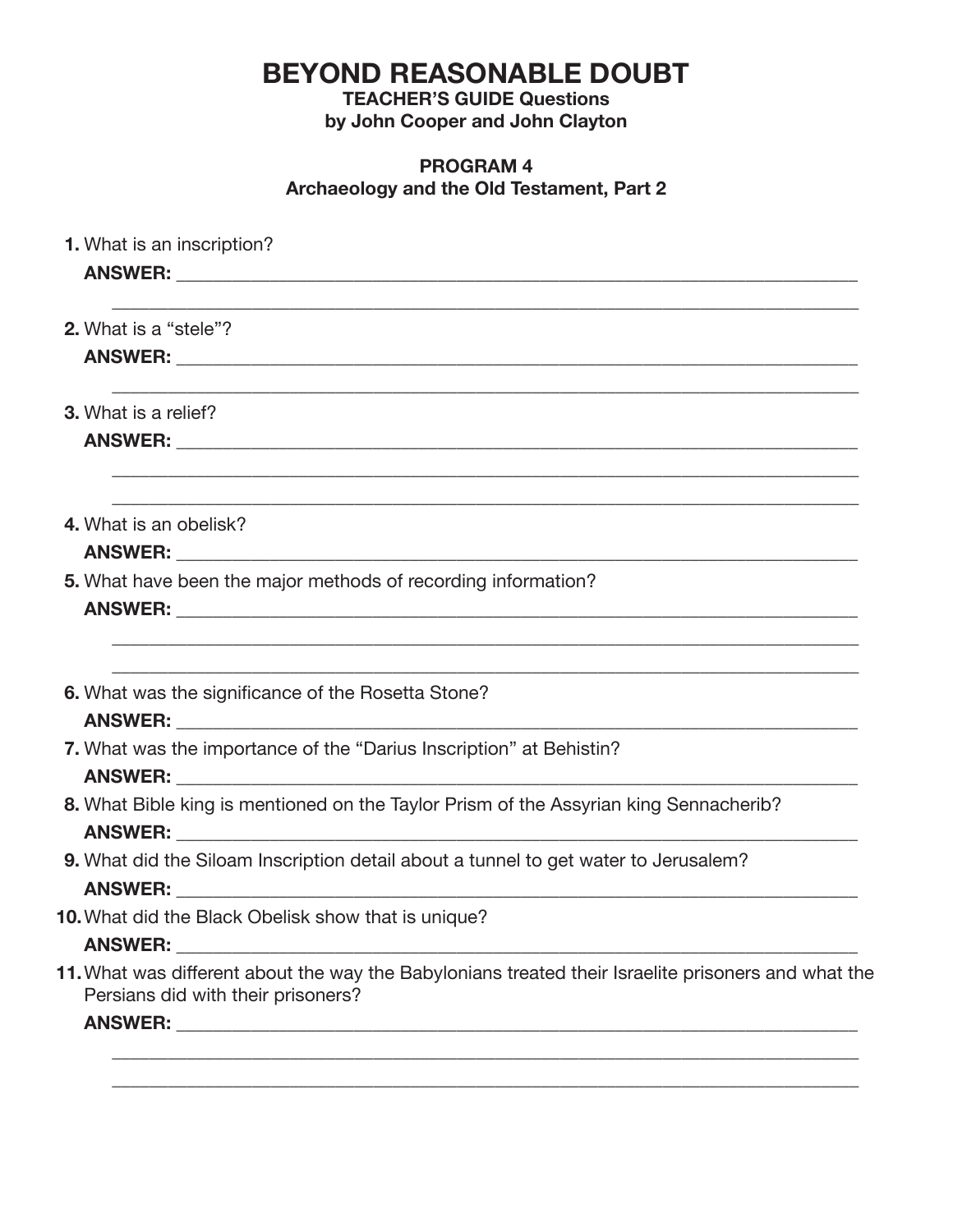**TEACHER'S GUIDE Questions by John Cooper and John Clayton**

#### **PROGRAM 5 Archaeology and the New Testament, Part 1**

- **1.** Why is archaeology important in studying the validity of the New Testament?  **ANSWER:** \_\_\_\_\_\_\_\_\_\_\_\_\_\_\_\_\_\_\_\_\_\_\_\_\_\_\_\_\_\_\_\_\_\_\_\_\_\_\_\_\_\_\_\_\_\_\_\_\_\_\_\_\_\_\_\_\_\_\_\_\_\_\_\_\_\_\_\_\_\_\_\_\_
- **2.** What are the major changes that took place in the 400 years between the Old Testament and the New Testament?

 $\mathcal{L} = \{ \mathcal{L} = \{ \mathcal{L} = \mathcal{L} \} \cup \{ \mathcal{L} = \{ \mathcal{L} = \mathcal{L} \} \cup \{ \mathcal{L} = \{ \mathcal{L} = \mathcal{L} \} \cup \{ \mathcal{L} = \{ \mathcal{L} = \mathcal{L} \} \cup \{ \mathcal{L} = \{ \mathcal{L} = \mathcal{L} \} \cup \{ \mathcal{L} = \{ \mathcal{L} = \mathcal{L} \} \cup \{ \mathcal{L} = \{ \mathcal{L} = \mathcal{L} \} \cup \{ \mathcal{L} = \{ \mathcal{L}$ 

 $\mathcal{L} = \{ \mathcal{L} = \{ \mathcal{L} = \mathcal{L} \} \cup \{ \mathcal{L} = \{ \mathcal{L} = \mathcal{L} \} \cup \{ \mathcal{L} = \{ \mathcal{L} = \mathcal{L} \} \cup \{ \mathcal{L} = \{ \mathcal{L} = \mathcal{L} \} \cup \{ \mathcal{L} = \{ \mathcal{L} = \mathcal{L} \} \cup \{ \mathcal{L} = \{ \mathcal{L} = \mathcal{L} \} \cup \{ \mathcal{L} = \{ \mathcal{L} = \mathcal{L} \} \cup \{ \mathcal{L} = \{ \mathcal{L}$ 

 $\mathcal{L} = \{ \mathcal{L} = \{ \mathcal{L} = \mathcal{L} \} \cup \{ \mathcal{L} = \{ \mathcal{L} = \mathcal{L} \} \cup \{ \mathcal{L} = \{ \mathcal{L} = \mathcal{L} \} \cup \{ \mathcal{L} = \{ \mathcal{L} = \mathcal{L} \} \cup \{ \mathcal{L} = \{ \mathcal{L} = \mathcal{L} \} \cup \{ \mathcal{L} = \{ \mathcal{L} = \mathcal{L} \} \cup \{ \mathcal{L} = \{ \mathcal{L} = \mathcal{L} \} \cup \{ \mathcal{L} = \{ \mathcal{L}$ 

 $\mathcal{L} = \{ \mathcal{L} = \{ \mathcal{L} = \mathcal{L} \} \cup \{ \mathcal{L} = \{ \mathcal{L} = \mathcal{L} \} \cup \{ \mathcal{L} = \{ \mathcal{L} = \mathcal{L} \} \cup \{ \mathcal{L} = \{ \mathcal{L} = \mathcal{L} \} \cup \{ \mathcal{L} = \{ \mathcal{L} = \mathcal{L} \} \cup \{ \mathcal{L} = \{ \mathcal{L} = \mathcal{L} \} \cup \{ \mathcal{L} = \{ \mathcal{L} = \mathcal{L} \} \cup \{ \mathcal{L} = \{ \mathcal{L}$ 

 $\mathcal{L} = \{ \mathcal{L} = \{ \mathcal{L} = \mathcal{L} \} \cup \{ \mathcal{L} = \{ \mathcal{L} = \mathcal{L} \} \cup \{ \mathcal{L} = \{ \mathcal{L} = \mathcal{L} \} \cup \{ \mathcal{L} = \{ \mathcal{L} = \mathcal{L} \} \cup \{ \mathcal{L} = \{ \mathcal{L} = \mathcal{L} \} \cup \{ \mathcal{L} = \{ \mathcal{L} = \mathcal{L} \} \cup \{ \mathcal{L} = \{ \mathcal{L} = \mathcal{L} \} \cup \{ \mathcal{L} = \{ \mathcal{L}$ 

 $\mathcal{L} = \{ \mathcal{L} = \{ \mathcal{L} = \mathcal{L} \} \cup \{ \mathcal{L} = \{ \mathcal{L} = \mathcal{L} \} \cup \{ \mathcal{L} = \{ \mathcal{L} = \mathcal{L} \} \cup \{ \mathcal{L} = \{ \mathcal{L} = \mathcal{L} \} \cup \{ \mathcal{L} = \{ \mathcal{L} = \mathcal{L} \} \cup \{ \mathcal{L} = \{ \mathcal{L} = \mathcal{L} \} \cup \{ \mathcal{L} = \{ \mathcal{L} = \mathcal{L} \} \cup \{ \mathcal{L} = \{ \mathcal{L}$ 

#### $\bm{\mathsf{ANSWER}:}\quad$

- **3.** What are five sites in Jerusalem that confirm the biblical account?  $\bm{\mathsf{ANSWER}:}\quad$
- **4.** What was Masada and how does it fit into the history of Israel?  **ANSWER:** \_\_\_\_\_\_\_\_\_\_\_\_\_\_\_\_\_\_\_\_\_\_\_\_\_\_\_\_\_\_\_\_\_\_\_\_\_\_\_\_\_\_\_\_\_\_\_\_\_\_\_\_\_\_\_\_\_\_\_\_\_\_\_\_\_\_\_\_\_\_\_\_\_
- **5.** What was Caesarea Maritima?  **ANSWER:** \_\_\_\_\_\_\_\_\_\_\_\_\_\_\_\_\_\_\_\_\_\_\_\_\_\_\_\_\_\_\_\_\_\_\_\_\_\_\_\_\_\_\_\_\_\_\_\_\_\_\_\_\_\_\_\_\_\_\_\_\_\_\_\_\_\_\_\_\_\_\_\_\_
- **6.** What was the "Pilate Inscription" and why is it significant?  **ANSWER:** \_\_\_\_\_\_\_\_\_\_\_\_\_\_\_\_\_\_\_\_\_\_\_\_\_\_\_\_\_\_\_\_\_\_\_\_\_\_\_\_\_\_\_\_\_\_\_\_\_\_\_\_\_\_\_\_\_\_\_\_\_\_\_\_\_\_\_\_\_\_\_\_\_
- **7.** Where was Herod's tomb and where was it found?

#### **ANSWER:** \_\_\_\_\_\_\_\_\_\_\_\_\_\_\_\_\_\_\_\_\_\_\_\_\_\_\_\_\_\_\_\_\_\_\_\_\_\_\_\_\_\_\_\_\_\_\_\_\_\_\_\_\_\_\_\_\_\_\_\_\_\_\_\_\_\_\_\_\_\_\_\_\_

- **8.** Who was Caiaphas and how do we know he was a real person?  **ANSWER:** \_\_\_\_\_\_\_\_\_\_\_\_\_\_\_\_\_\_\_\_\_\_\_\_\_\_\_\_\_\_\_\_\_\_\_\_\_\_\_\_\_\_\_\_\_\_\_\_\_\_\_\_\_\_\_\_\_\_\_\_\_\_\_\_\_\_\_\_\_\_\_\_\_
- **9.** What was the "Nazareth Inscription"?  **ANSWER:** \_\_\_\_\_\_\_\_\_\_\_\_\_\_\_\_\_\_\_\_\_\_\_\_\_\_\_\_\_\_\_\_\_\_\_\_\_\_\_\_\_\_\_\_\_\_\_\_\_\_\_\_\_\_\_\_\_\_\_\_\_\_\_\_\_\_\_\_\_\_\_\_\_
- **10.** Why is it that skeptics claim that the resurrection did not happen but that the disciples stole the body, a poor explanation of why Jesus' tomb does not exist?

\_\_\_\_\_\_\_\_\_\_\_\_\_\_\_\_\_\_\_\_\_\_\_\_\_\_\_\_\_\_\_\_\_\_\_\_\_\_\_\_\_\_\_\_\_\_\_\_\_\_\_\_\_\_\_\_\_\_\_\_\_\_\_\_\_\_\_\_\_\_\_\_\_\_\_\_\_\_\_\_

 **ANSWER:** \_\_\_\_\_\_\_\_\_\_\_\_\_\_\_\_\_\_\_\_\_\_\_\_\_\_\_\_\_\_\_\_\_\_\_\_\_\_\_\_\_\_\_\_\_\_\_\_\_\_\_\_\_\_\_\_\_\_\_\_\_\_\_\_\_\_\_\_\_\_\_\_\_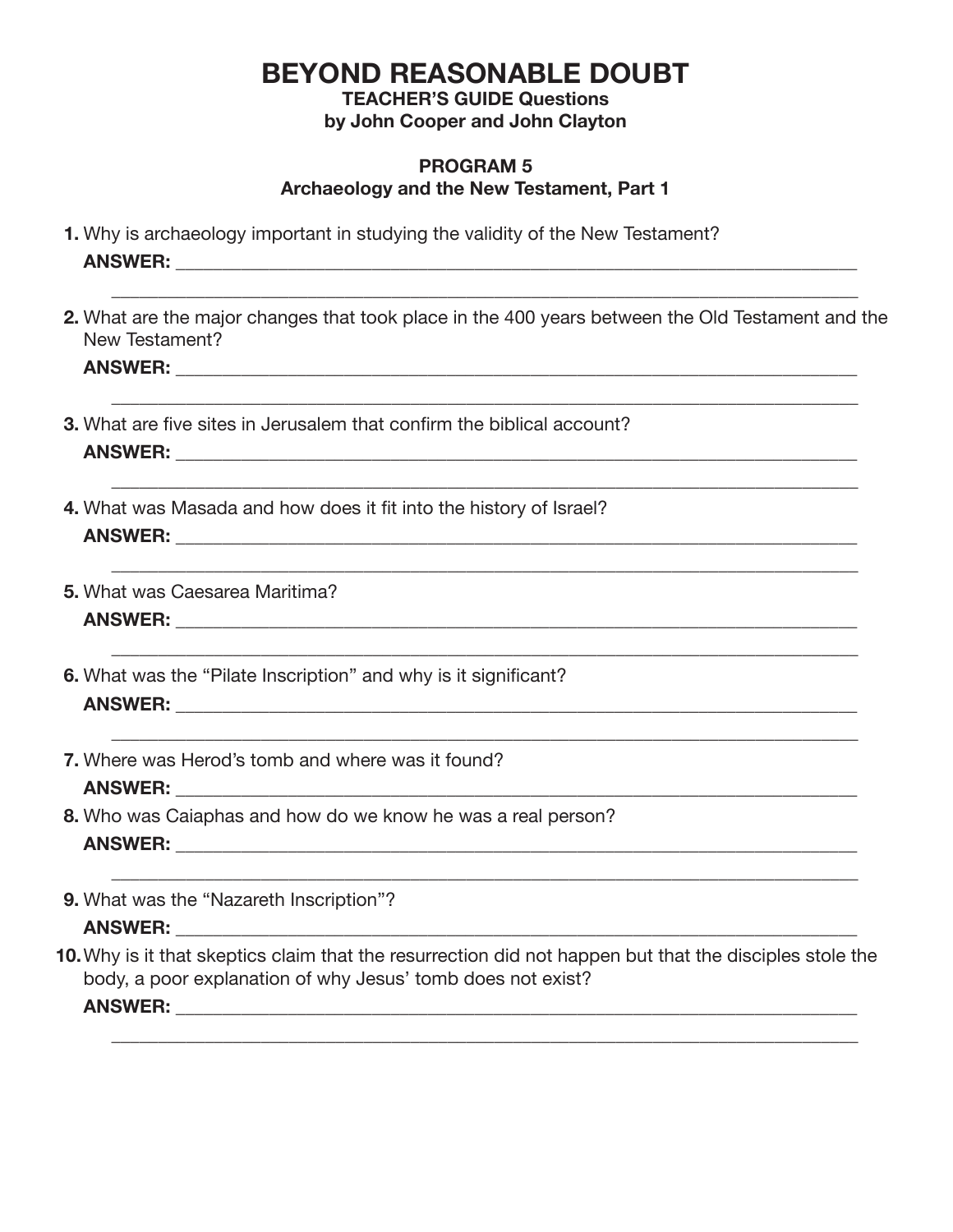**TEACHER'S GUIDE Questions** by John Cooper and John Clayton

#### **PROGRAM 6** Archaeology and the New Testament, Part 2

- 1. Why is archaeological evidence about Paul and his journeys significant? **ANSWER:** ANSWER:
- 2. Why is the claim that Paul fabricated everything in his life and writings a poor explanation? **ANSWER:** ANSWER:
- **3.** What is the significance of the "Sergius Paulus Inscription"? **ANSWER:** ANSWER:
- 4. What has been found to back up the biblical account of Paul's visit to Philippi?
- 5. What is the "Erastus Inscription" and why is it significant? ANSWER: 2008 2010 2020 2020 2020 2021 2021 2022 2021 2022 2021 2022 2022 2022 2021 2022 2022 2022 2021 2021 20
- 6. Why is the "Gallio Inscription" found at Delphi of significance?
- 7. What was "Mars Hill" referred to in Acts 17:19-34?
- 8. Why is it significant that Paul was allowed to speak there?
- 9. What was the Areopagus? **ANSWER: Example 2008** 
	-
- 10. In Acts 17:22-23 Paul makes reference to the abundance of idols in Athens. Why is this of significance?

**ANSWER:** ANSWER: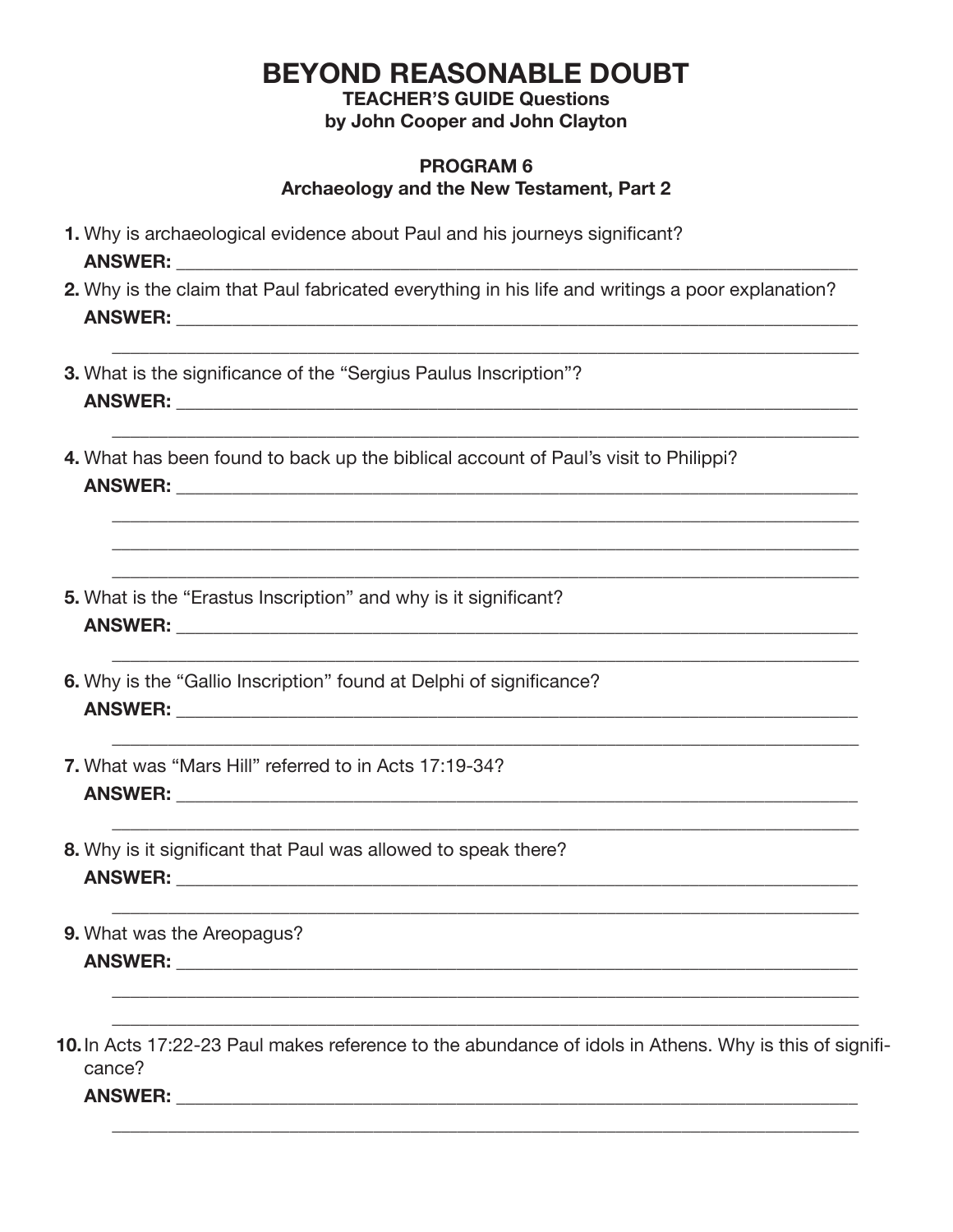**TEACHER'S GUIDE Questions** by John Cooper and John Clayton

#### **PROGRAM 7** The Inspiration of the Bible

| 1. What are the five reasons that affirm the inspiration of the Bible. |
|------------------------------------------------------------------------|
| 2. How does the Bible show unity?                                      |
| 3. How does the Bible show historical accuracy?                        |
| 4. How does the Bible show positive influence?<br>ANSWER: ANSWER:      |
|                                                                        |
| 5. What is foreknowledge, and where is it seen in the Bible?           |
| 6. What do we mean by scientific insights?                             |
| 7. What is the "vacuum cleaner" analogy?                               |
| 8. Why does the existence of evil not denigrate the existence of God?  |
| 9. What is "Planck Time" and why is it important?                      |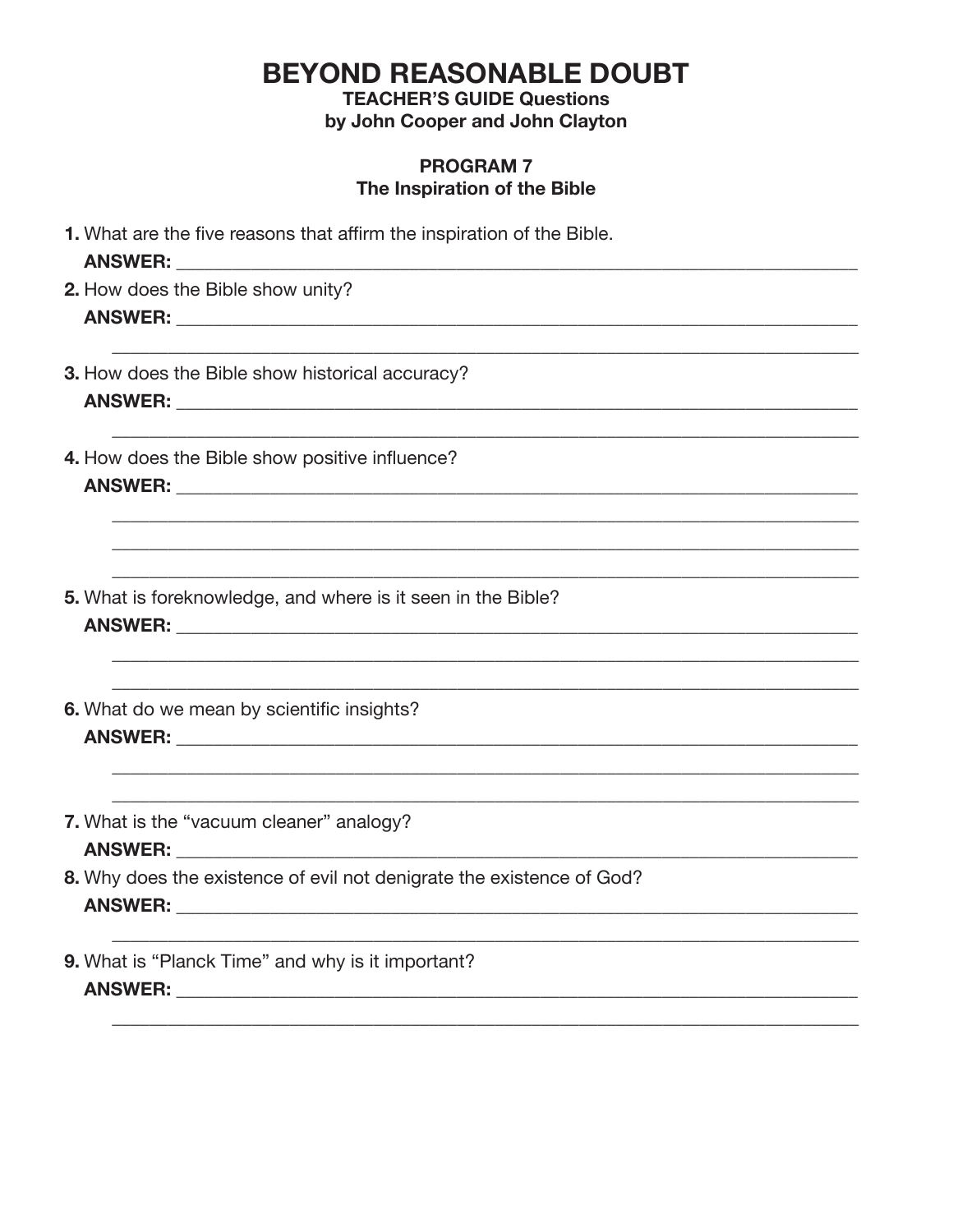10. What was the Steady State theory and why was it promoted by atheists for many years? 

<u> 1989 - Johann John Stoff, deutscher Stoffen und der Stoffen und der Stoffen und der Stoffen und der Stoffen</u>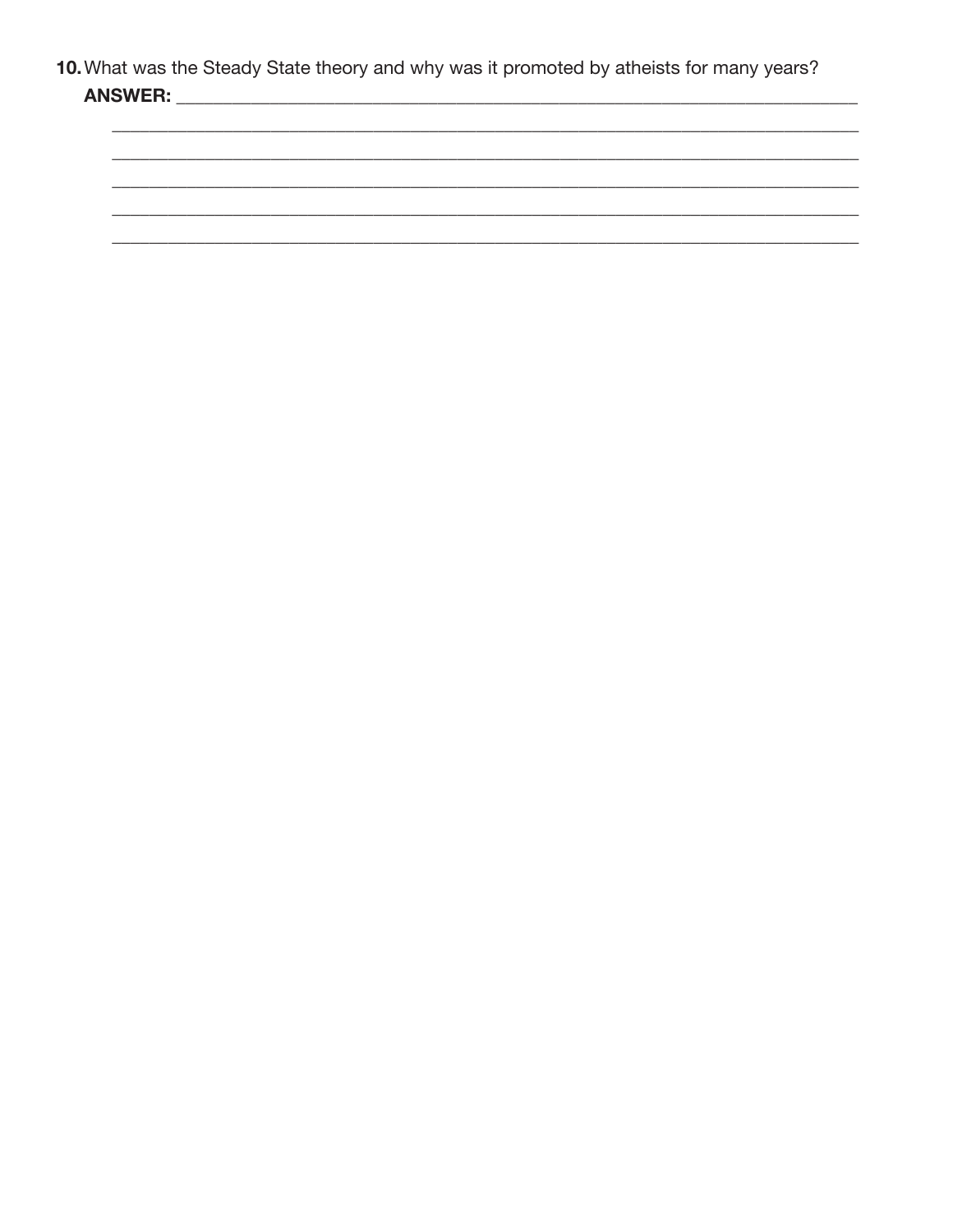**TEACHER'S GUIDE Questions** 

by John Cooper and John Clayton

#### **PROGRAM 8 Evidence for the Historical Reality of Jesus**

- 1. Why can an atheist not believe good and evil exists?
- 2. Why is the atheist claim that evil is a proof there is no God not valid?
- 3. Why is it essential that humans be free moral agents?
- 4. There are five evidences of biblical inspiration. Explain what they are: **ANSWER:**

| ⌒      |  |
|--------|--|
| о      |  |
|        |  |
|        |  |
| ⌒<br>ັ |  |

5. Read Isaiah 40:22. There are two modern facts of science that are stated in this verse. What are they and when was this written? **ANSWER:** 

- $\mathsf{a}$ ) and  $\mathsf{a}$  and  $\mathsf{a}$  and  $\mathsf{a}$  and  $\mathsf{a}$  and  $\mathsf{a}$  and  $\mathsf{a}$  and  $\mathsf{a}$  and  $\mathsf{a}$  and  $\mathsf{a}$  and  $\mathsf{a}$  and  $\mathsf{a}$  and  $\mathsf{a}$  and  $\mathsf{a}$  and  $\mathsf{a}$  and  $\mathsf{a}$  and  $\mathsf{a}$  and
- $\mathsf{b}$ )
- 6. What did each of the following contribute to knowing Jesus actually lived? **ANSWER:** 
	- a) Pontius Pilate Inscripton et al. and the contract of the contract of the contract of the contract of the contract of the contract of the contract of the contract of the contract of the contract of the contract of the co
	- b) Herod the Great **Executive Contract Contract Contract Contract Contract Contract Contract Contract Contract Contract Contract Contract Contract Contract Contract Contract Contract Contract Contract Contract Contract Con**
	-
	- d) Coins and the control of the control of the control of the control of the control of the control of the control of the control of the control of the control of the control of the control of the control of the control of
- 7. What are five reasons why it is impossible for the story of Jesus to be fabricated? **ANSWER:**

| a)           |  |
|--------------|--|
| $\mathsf{b}$ |  |
| $\mathbf{C}$ |  |
| <sub>U</sub> |  |
| e            |  |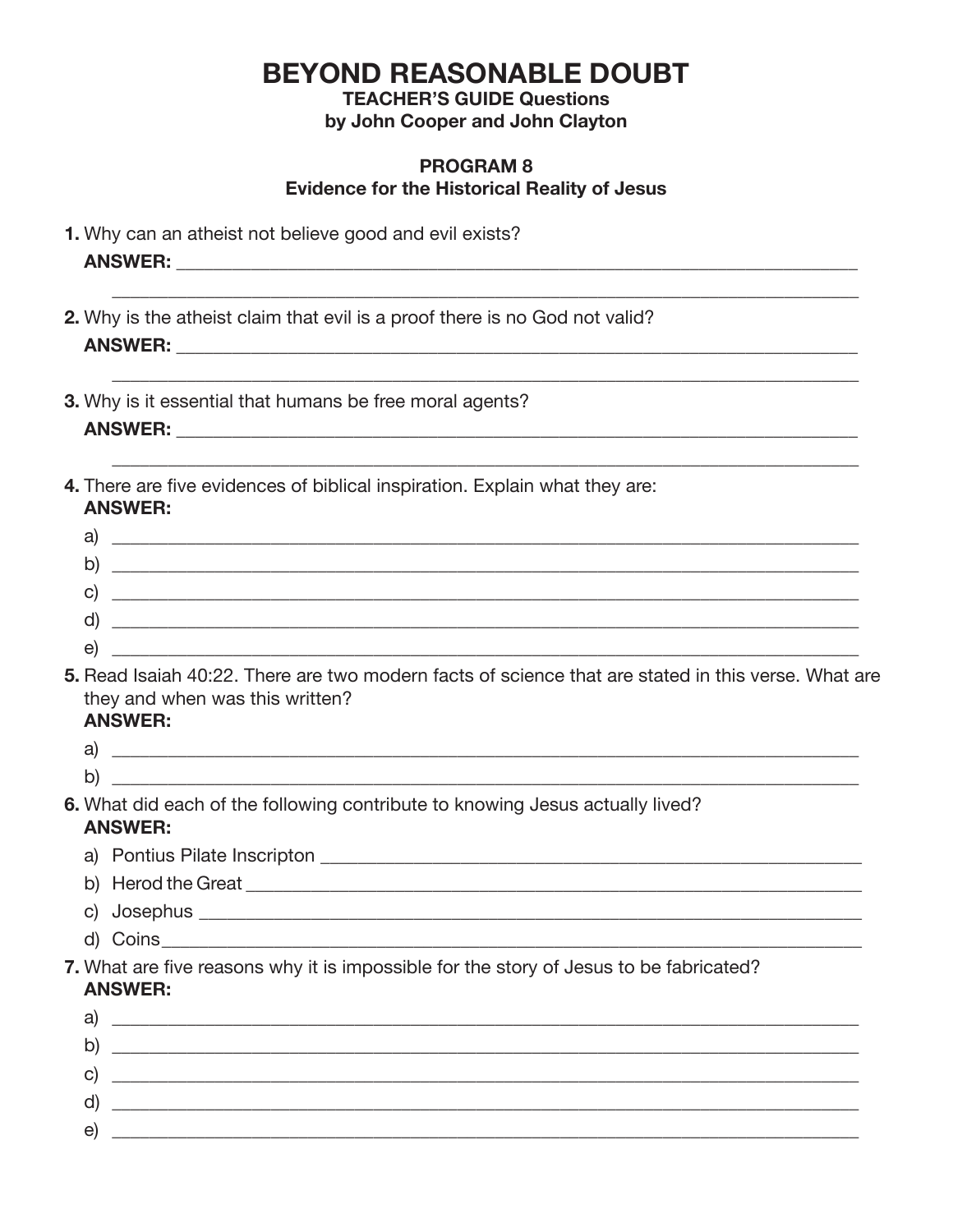- **8.** What did each of these non-Christian sources contribute to verification:  **ANSWER:**
	- a) Tacitus \_\_\_\_\_\_\_\_\_\_\_\_\_\_\_\_\_\_\_\_\_\_\_\_\_\_\_\_\_\_\_\_\_\_\_\_\_\_\_\_\_\_\_\_\_\_\_\_\_\_\_\_\_\_\_\_\_\_\_\_\_\_\_\_\_\_\_\_\_\_\_\_\_
	- b) Suetonius \_\_\_\_\_\_\_\_\_\_\_\_\_\_\_\_\_\_\_\_\_\_\_\_\_\_\_\_\_\_\_\_\_\_\_\_\_\_\_\_\_\_\_\_\_\_\_\_\_\_\_\_\_\_\_\_\_\_\_\_\_\_\_\_\_\_\_\_\_\_\_
	- c) Pliny
	- d) Josephus \_\_\_\_\_\_\_\_\_\_\_\_\_\_\_\_\_\_\_\_\_\_\_\_\_\_\_\_\_\_\_\_\_\_\_\_\_\_\_\_\_\_\_\_\_\_\_\_\_\_\_\_\_\_\_\_\_\_\_\_\_\_\_\_\_\_\_\_\_\_\_
	- e) Lucian Peregrinus \_\_\_\_\_\_\_\_\_\_\_\_\_\_\_\_\_\_\_\_\_\_\_\_\_\_\_\_\_\_\_\_\_\_\_\_\_\_\_\_\_\_\_\_\_\_\_\_\_\_\_\_\_\_\_\_\_\_\_\_\_\_\_\_

All of these show that Christianity was widespread and world wide.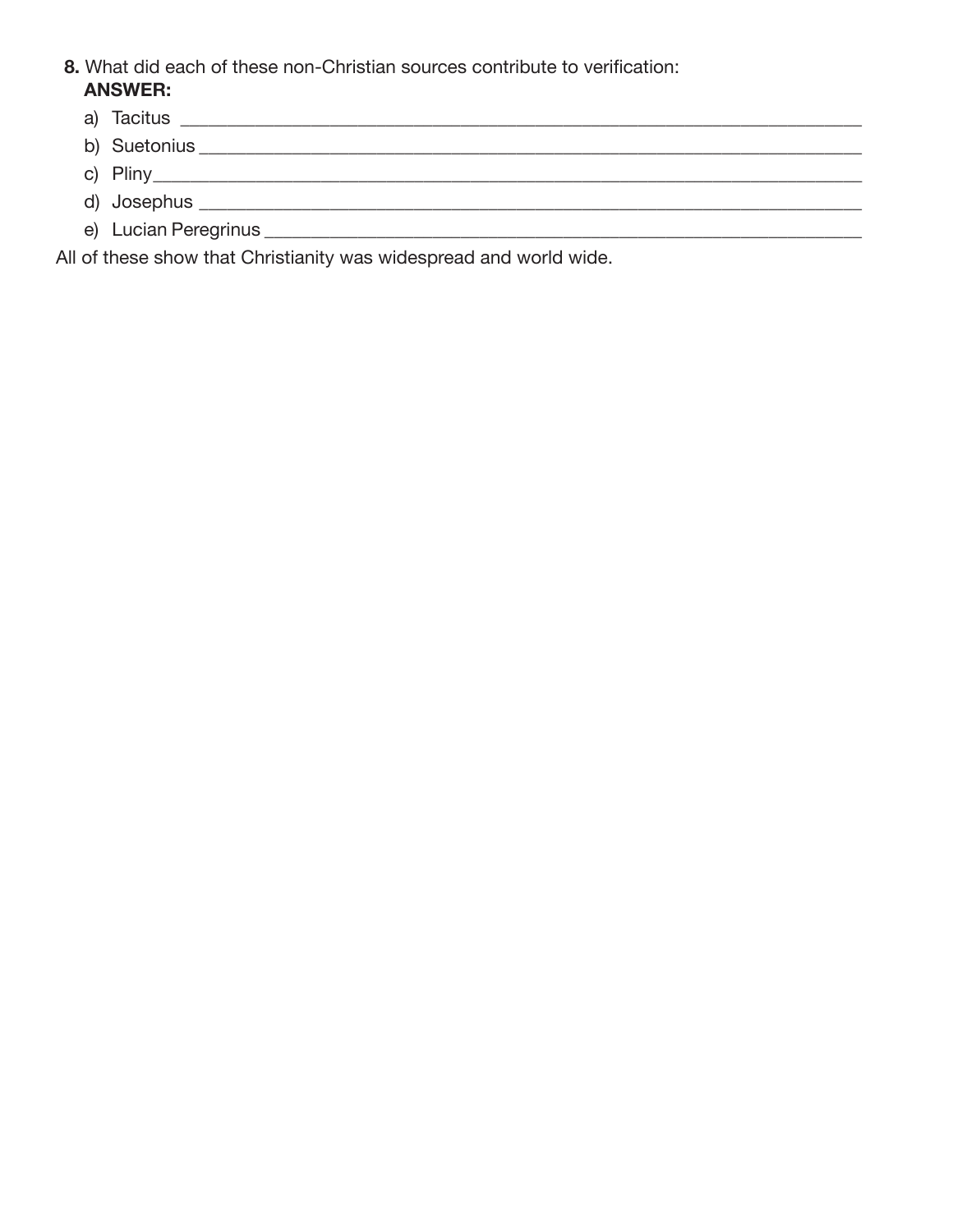**TEACHER'S GUIDE Questions** by John Cooper and John Clayton

#### **PROGRAM 9 Considering the Claims for the Divinity of Jesus**

|    | <b>ANSWER:</b>              | 1. What are five claims Jesus made about himself?                                                 |
|----|-----------------------------|---------------------------------------------------------------------------------------------------|
|    |                             | a) John 3:16                                                                                      |
|    |                             |                                                                                                   |
|    |                             | c) John 4:26                                                                                      |
|    |                             |                                                                                                   |
|    |                             |                                                                                                   |
|    | <b>ANSWER:</b>              | 2. What are five ways that Jesus proved His claims?                                               |
|    |                             | a) $\overline{\phantom{a}}$                                                                       |
|    |                             | $\mathsf{b)}$ $\overline{\phantom{a}}$                                                            |
|    |                             |                                                                                                   |
|    |                             | $\mathsf{d}$ ) $\blacksquare$                                                                     |
|    |                             |                                                                                                   |
|    | <b>ANSWER:</b>              | 3. There are two responses people can make to all these claims. What are they?                    |
|    |                             | $\mathsf{a}$ ) $\overline{\phantom{a}}$                                                           |
| b) |                             |                                                                                                   |
|    | ings are:<br><b>ANSWER:</b> | 4. Below are passages that contain specific teachings of Jesus Christ. Identify what those teach- |
|    |                             |                                                                                                   |
|    |                             |                                                                                                   |
|    |                             |                                                                                                   |
|    |                             |                                                                                                   |
|    |                             | e) Matthew 7:2                                                                                    |
| f) |                             |                                                                                                   |
| g) |                             |                                                                                                   |
| h) |                             |                                                                                                   |
| i) |                             |                                                                                                   |
| j) |                             |                                                                                                   |
| k) |                             |                                                                                                   |
| I) |                             |                                                                                                   |
|    |                             |                                                                                                   |
|    |                             |                                                                                                   |